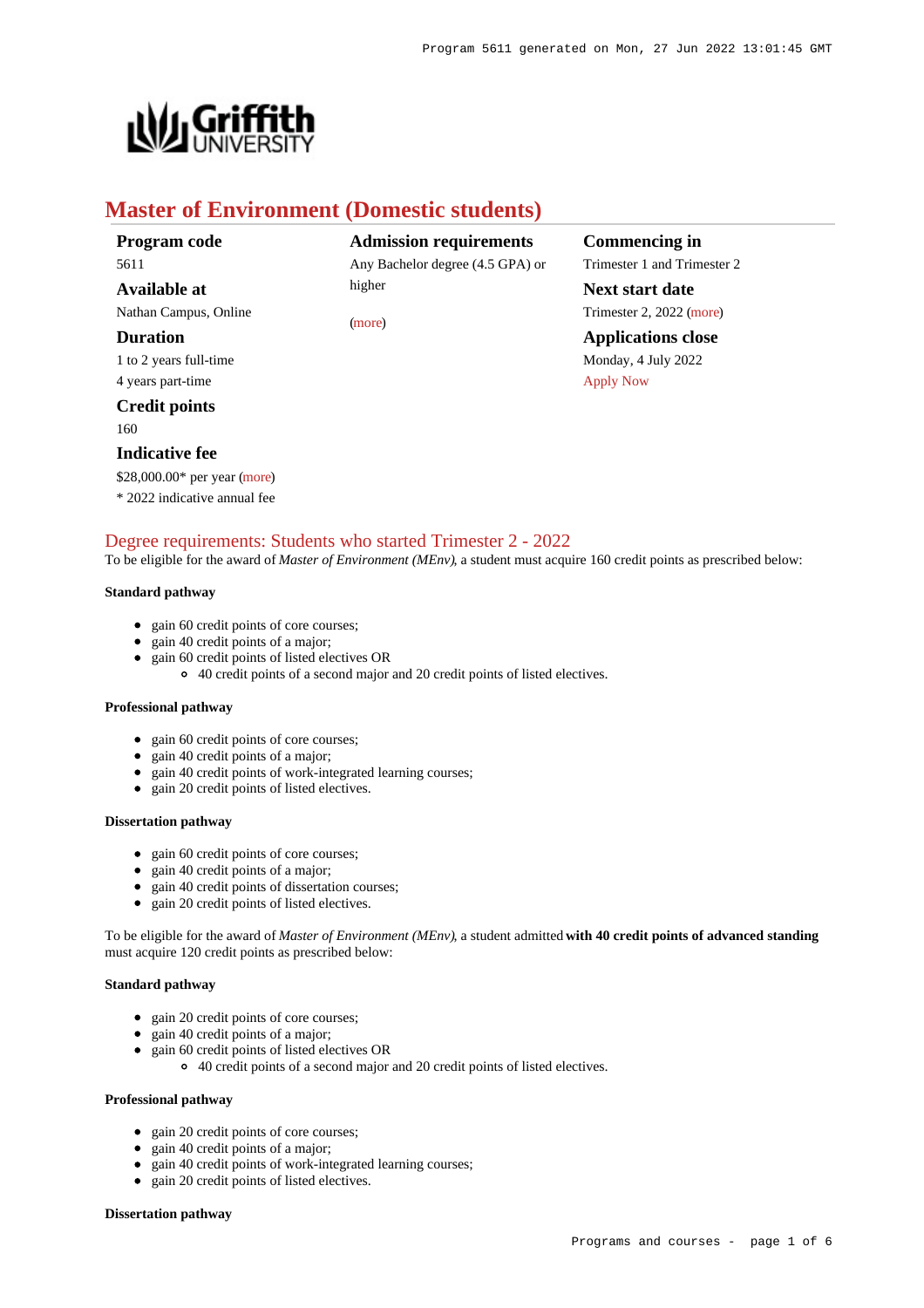- gain 20 credit points of core courses;
- gain 40 credit points of a major;
- gain 40 credit points of dissertation courses;
- gain 20 credit points of listed electives.

This degree may be awarded **with Distinction** where a student achieves a minimum program GPA of 6.5 with no failed courses. The words 'This award was achieved with Distinction' will be recorded on the testamur.

#### **Exit point**

To be eligible to exit the Master of Environment program with the Graduate Certificate in Environment award, a student must acquire 40 credit points of the core courses included in the Graduate Certificate in Environment.

To exit, a student should apply for a program transfer.

Note: The Graduate Certificate exit point is not available to students admitted to the Masters program with advanced standing.

#### **Australian Qualifications Framework (AQF) Level and Type**

The [Australian Qualifications Framework](http://www.aqf.edu.au/) (AQF) is the national policy for regulated qualifications in Australian education and training. This qualification is accredited as an AQF Level 9 - Masters Degree (Coursework).

### [Program learning outcomes](https://www148.griffith.edu.au/programs-courses/Program/5611/Courses/Domestic#programLearningOutcomes)

#### **Program learning outcomes**

[Program Learning Outcomes](https://www.griffith.edu.au/__data/assets/pdf_file/0017/134522/PLO-general-advice.pdf) communicate to the community the value of the Griffith educational experience as benchmarked against national qualification standards.

[Program Learning Outcomes for this award](https://www.griffith.edu.au/__data/assets/pdf_file/0012/301152/MEnvironment-PLO-L9.pdf) describe the knowledge, skills and the application of knowledge and skills you will acquire through studying the Griffith program of your choice.

#### [Course list: Students starting Trimester 2 - 2022](https://www148.griffith.edu.au/programs-courses/Program/5611/Courses/Domestic#course-list-content)

**Course offering information in program structures is a guide only. Please check the actual offering information in the Course Catalogue.**

#### **Program options**

Students must complete one of the following options:

| <b>Trimester</b> | Course code Requirement | <b>Course title</b>  | $\bf CP$ |
|------------------|-------------------------|----------------------|----------|
| Tri $1,2$        |                         | Standard pathway     | 160      |
|                  |                         | OR                   |          |
| Tri $1,2$        |                         | Professional pathway | 160      |
|                  |                         | <b>OR</b>            |          |
| Tri 1,2          |                         | Dissertation pathway | 160      |

Students admitted with **advanced standing** must complete one of the following options:

| <b>Trimester</b> | Course code Requirement | Course title                                |     |
|------------------|-------------------------|---------------------------------------------|-----|
| Tri 1,2          |                         | Standard pathway with advanced standing     | 120 |
|                  |                         | OR                                          |     |
| Tri $1,2$        |                         | Professional pathway with advanced standing | 120 |
|                  |                         | <b>OR</b>                                   |     |
| Tri $1,2$        |                         | Dissertation pathway with advanced standing | 120 |

# Majors (5 available) Climate Change Adaptation

Students must complete the following courses: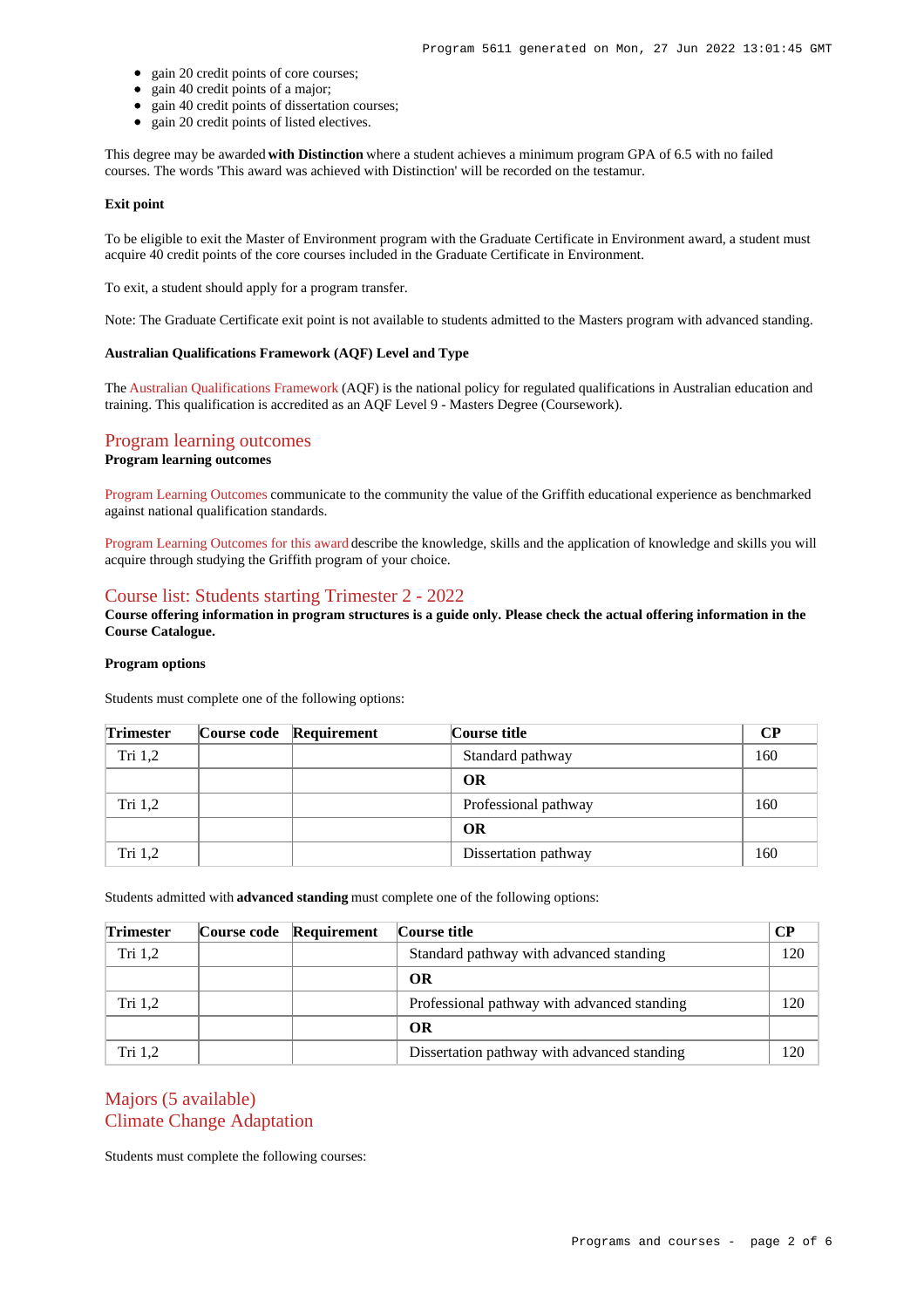Program 5611 generated on Mon, 27 Jun 2022 13:01:45 GMT

| <b>Trimester</b> |                | Course code Requirement | Course title                                    | CР |
|------------------|----------------|-------------------------|-------------------------------------------------|----|
| Tri 1            | <b>7250ENV</b> |                         | <b>Environmental Systems and Climate Change</b> | 10 |
| Tri 1,3          | <b>7057ENV</b> |                         | Policymaking and Planning for Climate Change    | 10 |
| Tri 2            | <b>7007ENV</b> |                         | Climate Change Adaptation                       | 10 |
| Tri <sub>2</sub> | 7019ESC        |                         | Climate Adaptation Theory and Practice          | 10 |

# Economics and Policy

Students must complete the following courses:

| <b>Trimester</b> |                | Course code Requirement | Course title                                    | CР |
|------------------|----------------|-------------------------|-------------------------------------------------|----|
| Tri 1            | <b>7250ENV</b> |                         | <b>Environmental Systems and Climate Change</b> | 10 |
| Tri 1            | 7023GIR        |                         | The Political, Legal and Governance Environment | 10 |
| Tri $1,2$        | 7902AFE        |                         | Economics for a Sustainable Future              | 10 |
| Tri 1.3          | <b>7057ENV</b> |                         | Policymaking and Planning for Climate Change    | 10 |

# Environmental Planning

Students must complete the following courses:

| <b>Trimester</b> |                | Course code Requirement | Course title                                 | $\mathbf{C}\mathbf{P}$ |
|------------------|----------------|-------------------------|----------------------------------------------|------------------------|
| Tri $1,3$        | <b>7057ENV</b> |                         | Policymaking and Planning for Climate Change | 10                     |
| Tri 1            | 7097ENV        |                         | Public Involvement and Community Development | 10                     |
| Tri 2            | 7022ESC        |                         | Planning Theory and Practice                 | 10                     |
| Tri 2            | 7328LAW        |                         | Advanced Urban Planning Law                  | 10                     |

# Environmental Protection

Students must complete the following courses:

| <b>Trimester</b> |                | Course code Requirement | Course title                                     | CР |
|------------------|----------------|-------------------------|--------------------------------------------------|----|
| Tri 1            | <b>7250ENV</b> |                         | <b>Environmental Systems and Climate Change</b>  | 10 |
| Tri 1            | 7067ENV        |                         | Geographic Information Systems                   | 10 |
| Tri 2            | 7408ENG        |                         | Hazardous Waste Management                       | 10 |
| Tri 2            | 7960ESC        |                         | Water, Agricultural Landscapes and Food Security | 10 |

# Sustainable Business

Students must complete the following courses:

| <b>Trimester</b> |         | Course code Requirement | Course title                             | CР |
|------------------|---------|-------------------------|------------------------------------------|----|
| Tri 1.2          | 7012EHR |                         | Leading Policy and Organisational Change | 10 |
| Tri 1.2          | 7920IBA |                         | Sustainability and Systems Thinking      | 10 |
| Tri $1,2$        | 7902AFE |                         | Economics for a Sustainable Future       | 10 |
| Tri 1,3          | 7121IBA |                         | Leadership for Sustainable Business      | 10 |

# Pathways (6 available) Dissertation pathway

Students wishing to pursue doctoral research will need to complete the 40 credit Dissertation which will normally be taken in the final Trimester of Year 2 of the program. The Dissertation involves the design and implementation of a systematic research project and presentation of a written report for examination. Normally, the dissertation will be between 20,000 and 25,000 words in length depending on the nature of the problem and the specific field.

Students will normally only be admitted to the dissertation after completion of 7161ESC. 7181ESC and after achieving a minimum GPA of 5.5 (using a 7.0 scale) over all courses in the program up to the point of entry to the Dissertation. Admission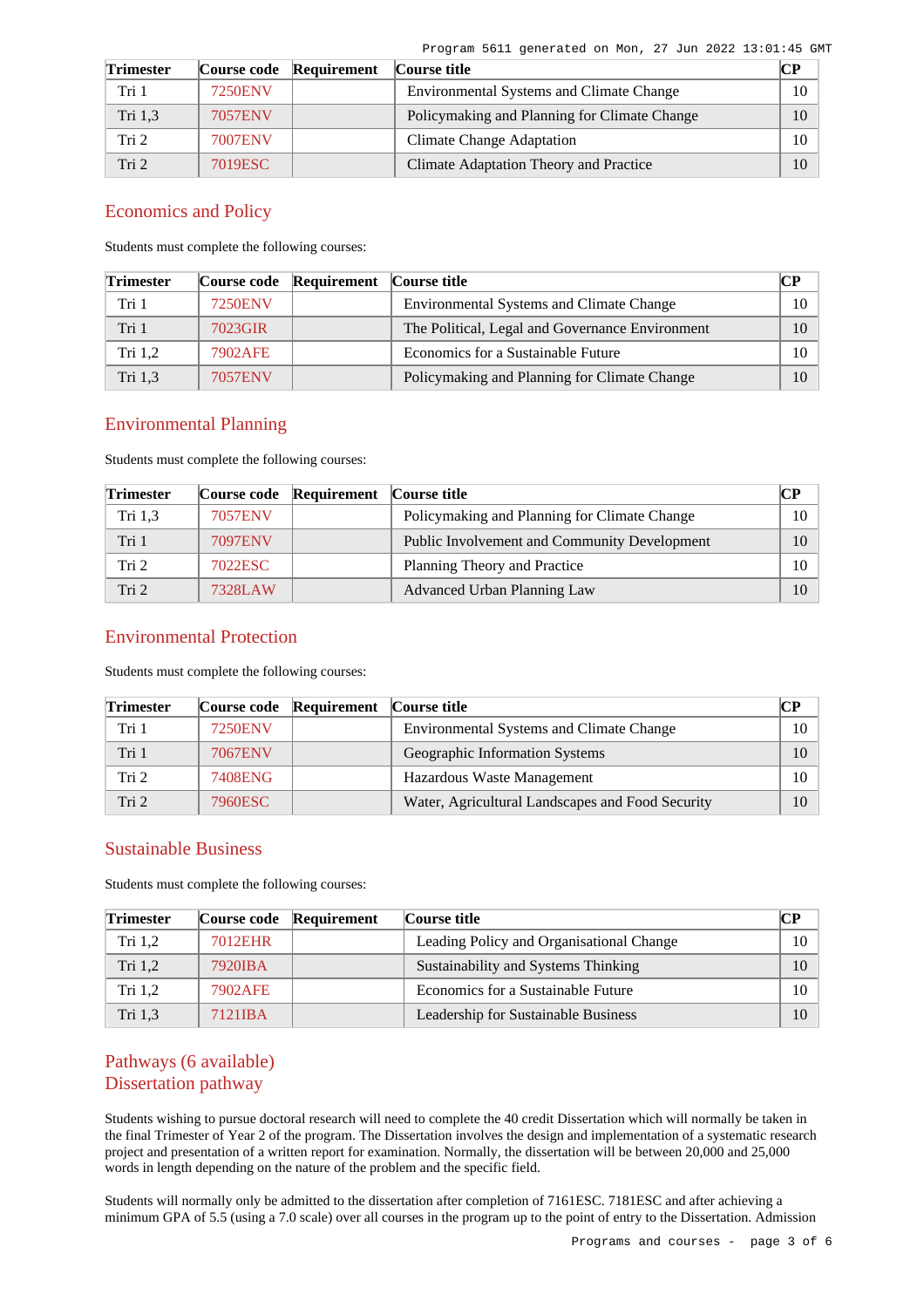is also conditional upon a research project proposal being approved by the Program Director including nomination and consent of a supervisor.

| <b>Trimester</b> | Course code    | Requirement | Course title                            | $\bf CP$ |
|------------------|----------------|-------------|-----------------------------------------|----------|
| Tri 1            | 7461ENV        |             | <b>Environment and Development</b>      | 10       |
| Tri 1            | <b>7401ENV</b> |             | <b>Environmental Economics</b>          | 10       |
| Tri 2            | 7407ENG        |             | <b>Environmental Management Systems</b> | 10       |
| Tri 2            | 7421ENV        |             | <b>Environmental Pollution</b>          | 10       |
| Tri 1,2          | 7161ESC        |             | Research Design and Methods             | 10       |
| Tri 1,2          | 7181ESC        |             | Exploring the Literature                | 10       |
| Tri 1,2          |                |             | Major                                   | 40       |
| Tri 1,2          | 7159ESC P1     |             | Dissertation                            | 20       |
| Tri 1,2          | 7159ESC P2     |             | <b>Dissertation</b>                     | 20       |
| Tri 1,2,3        |                |             | Listed electives                        | 20       |

You must complete the following courses:

**Exit point:** [Graduate Certificate in Environment \(3212\)](https://www148.griffith.edu.au/Search/Results?SearchText=3212). To exit (after completing 40 credit points of the core courses included in the Graduate Certificate in Environment), you should apply for a program transfer.

# Dissertation pathway with Advanced Standing

Students wishing to pursue doctoral research will need to complete the 40 credit Dissertation which will normally be taken in the final Trimester of Year 2 of the program. The Dissertation involves the design and implementation of a systematic research project and presentation of a written report for examination. Normally, the dissertation will be between 20,000 and 25,000 words in length depending on the nature of the problem and the specific field.

Students will normally only be admitted to the dissertation after completion of 7161ESC. 7181ESC and after achieving a minimum GPA of 5.5 (using a 7.0 scale) over all courses in the program up to the point of entry to the Dissertation. Admission is also conditional upon a research project proposal being approved by the Program Director including nomination and consent of a supervisor.

You must complete the following courses:

| <b>Trimester</b> | Course code | Requirement | Course title                | CР |
|------------------|-------------|-------------|-----------------------------|----|
| Tri $1,2$        | 7161ESC     |             | Research Design and Methods | 10 |
| Tri 1,2          | 7181ESC     |             | Exploring the Literature    | 10 |
| Tri $1,2$        |             |             | Major                       | 40 |
| Tri 1,2          | 7159ESC P1  |             | <b>Dissertation</b>         | 20 |
| Tri $1,2$        | 7159ESC P2  |             | Dissertation                | 20 |
| Tri 1,2,3        |             |             | Listed electives            | 20 |

### Professional pathway

You must complete the following courses: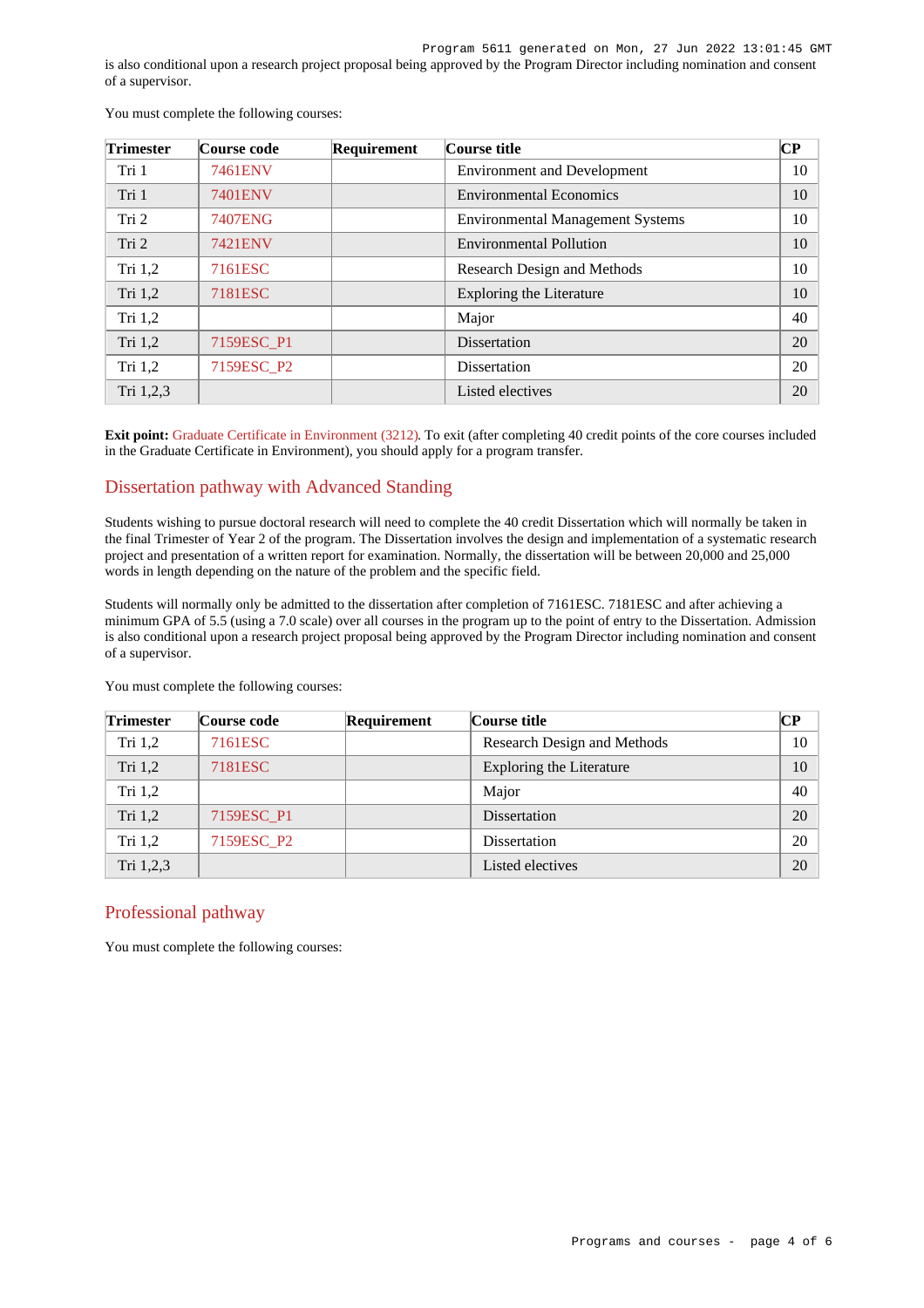| Trimester | Course code    | Requirement | Course title                            | CР |
|-----------|----------------|-------------|-----------------------------------------|----|
| Tri 1     | 7461ENV        |             | <b>Environment and Development</b>      | 10 |
| Tri 1     | <b>7401ENV</b> |             | <b>Environmental Economics</b>          | 10 |
| Tri 2     | 7407ENG        |             | <b>Environmental Management Systems</b> | 10 |
| Tri 2     | <b>7421ENV</b> |             | <b>Environmental Pollution</b>          | 10 |
| Tri $1,2$ | 7161ESC        |             | Research Design and Methods             | 10 |
| Tri 1,2   | 7181ESC        |             | Exploring the Literature                | 10 |
| Tri $1,2$ |                |             | Major                                   | 40 |
| Tri 1,2   | 7103ESC P1     |             | Work Integrated Learning                | 10 |
| Tri $1,2$ | 7103ESC P2     |             | Work Integrated Learning                | 10 |
| Tri $1,2$ | 7103ESC P3     |             | Work Integrated Learning                | 10 |
| Tri $1,2$ | 7103ESC P4     |             | Work Integrated Learning                | 10 |
| Tri 1,2,3 |                |             | Listed electives                        | 20 |

**Exit point:** [Graduate Certificate in Environment \(3212\)](https://www148.griffith.edu.au/Search/Results?SearchText=3212). To exit (after completing 40 credit points of the core courses included in the Graduate Certificate in Environment), you should apply for a program transfer.

# Professional pathway with Advanced Standing

You must complete the following courses:

| <b>Trimester</b> | Course code | Requirement | Course title                | <b>CP</b> |
|------------------|-------------|-------------|-----------------------------|-----------|
| Tri $1,2$        | 7161ESC     |             | Research Design and Methods | 10        |
| Tri $1,2$        | 7181ESC     |             | Exploring the Literature    | 10        |
| Tri $1,2$        |             |             | Major                       | 40        |
| Tri $1,2$        | 7103ESC P1  |             | Work Integrated Learning    | 10        |
| Tri $1,2$        | 7103ESC P2  |             | Work Integrated Learning    | 10        |
| Tri 1,2          | 7103ESC P3  |             | Work Integrated Learning    | 10        |
| Tri 1,2          | 7103ESC_P4  |             | Work Integrated Learning    | 10        |
| Tri 1,2,3        |             |             | Listed electives            | 20        |

# Standard pathway

You must complete the following courses:

| <b>Trimester</b> | Course code    | Requirement | Course title                            | $\bf CP$ |
|------------------|----------------|-------------|-----------------------------------------|----------|
| Tri 1            | 7461ENV        |             | <b>Environment and Development</b>      | 10       |
| Tri 1            | 7401ENV        |             | <b>Environmental Economics</b>          | 10       |
| Tri 2            | <b>7407ENG</b> |             | <b>Environmental Management Systems</b> | 10       |
| Tri 2            | 7421ENV        |             | <b>Environmental Pollution</b>          | 10       |
| Tri $1,2$        | 7161ESC        |             | Research Design and Methods             | 10       |
| Tri 1,2          | 7181ESC        |             | Exploring the Literature                | 10       |
| Tri $1,2$        |                |             | Major                                   | 40       |
| Tri 1,2,3        |                |             | Listed electives                        | 60       |
|                  |                |             | <b>OR</b>                               |          |
| Tri 1,2          |                |             | Second Major                            | 40       |
|                  |                |             | <b>AND</b>                              |          |
| Tri 1,2,3        |                |             | Listed electives                        | 20       |

**Exit point:** [Graduate Certificate in Environment \(3212\)](https://www148.griffith.edu.au/Search/Results?SearchText=3212). To exit (after completing 40 credit points of the core courses included in the Graduate Certificate in Environment), you should apply for a program transfer.

# Standard pathway with Advanced Standing